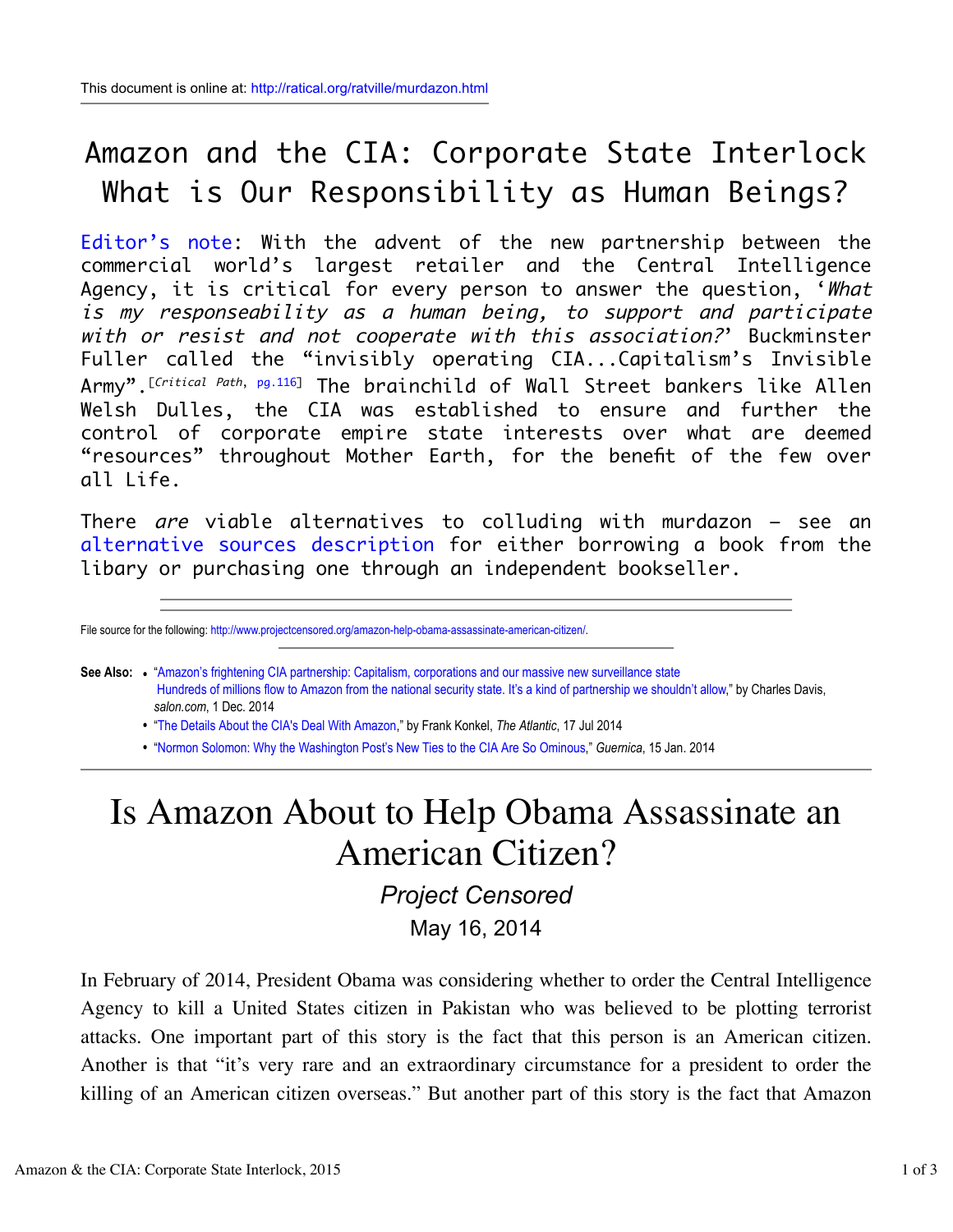would be an accessory to the assassination. As the largest Web retailer in the world, Amazon is engaged in secure accumulation and analysis of masses of personal data. The company has a \$600 million contract with the CIA to provide the agency with "cloud" computing services, which can be used even to launch drone attacks. This could make Amazon an accessory in the assassination.

## **Sources:**

- Norman Solomon, "If Obama Orders the CIA To Kill a US Citizen, Amazon Will Be a Partner in Assassination" Truthout, 29 Mar. 2014.
- [Alternate edition of above: "Amazon, the CIA and Assassinations, by Normon Solomon, Consortium News, 12 Feb. 2014. close]
- Judy Woodruff, " Obama Administration Faces Conundrum in Weighing Drone Attack against U.S. Terror Suspect." PBS, 29 Mar. 2014.

Student Researcher: Sorca Jordan

Faculty Evaluator: Elliot D. Cohen, Ph.D., Indian River State College

## **ETHICS ALERT**

After reviewing the issue of the orders for the assassination of a United States citizen overseas, it has become clear why the government would want to prevent this from being covered on the mainstream media. Obama's director of Nation Intelligence suggests that the administration reserves the "right" to carry out such assassinations. In this case, though, the assassination purpose is not the only ethically questionable aspect of this story. Amazon acquired a \$600 million contract with the Central Intelligence Agency to provide the agency with "cloud" computing services. After several months, resulting in the confirmation of the contract, Amazon said, "We look forward to a successful relationship with the CIA." All of this means that Amazon now contributes to keeping government secrets from the public in order to allow the agency to successfully and efficiently do its work.

So, the United States Government is not only attempting to hide its assassination powers from the American people, but it is using a company, logoed with a smiley face from A to Z, as an accessory. This company is the largest web retailer in the world. Amazon has invited public trust using this website based on secure accumulation and analysis of massive personal data. But, after the company gained the contract with the CIA, there were hopes of opening up new vistas for surveillance and warfare. So Amazon is now an integral part of the government's foreign policy